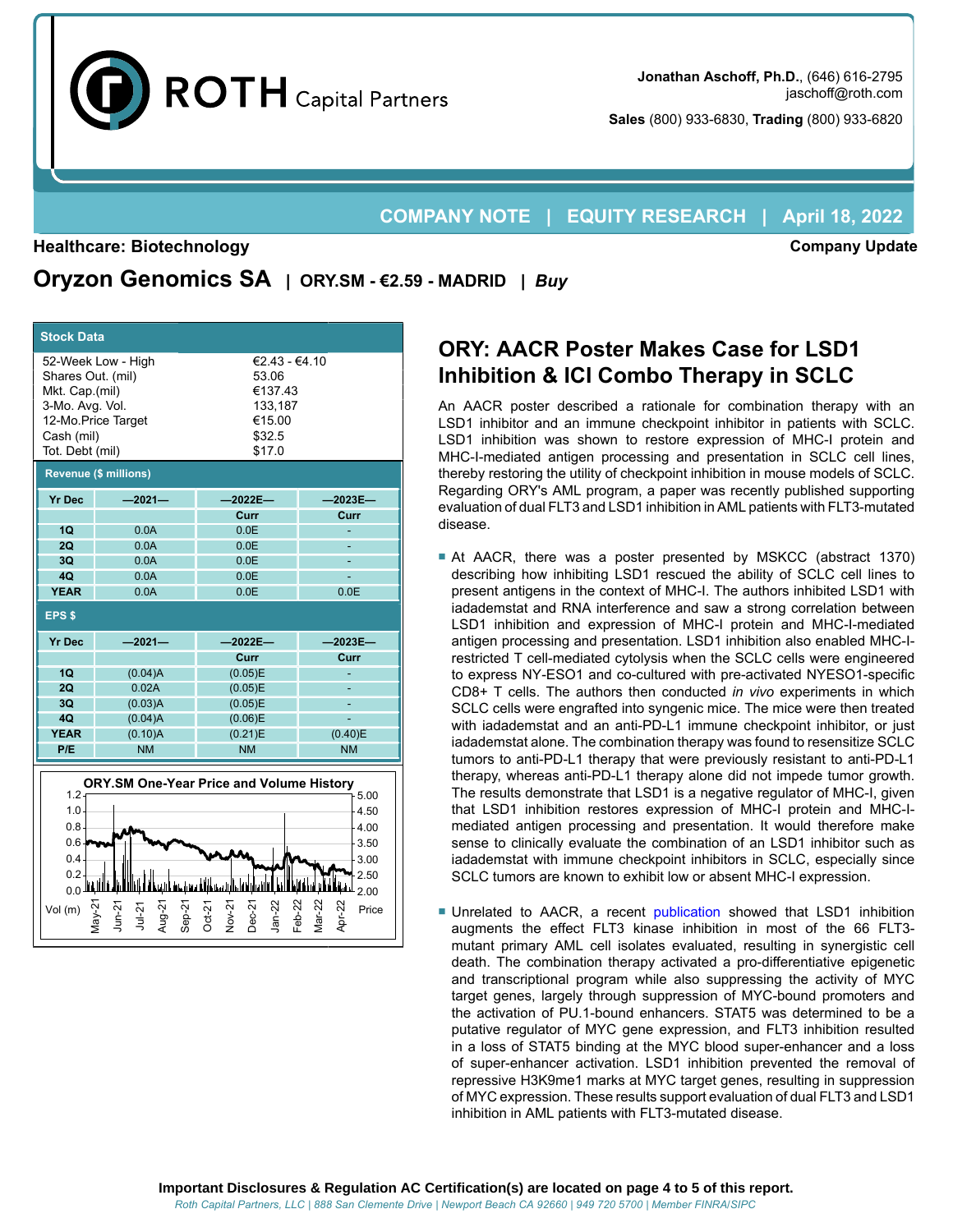## **VALUATION**

Our 12-month price target of €15, is based on a DCF analysis using a 40% discount rate that is applied to all cash flows and the terminal value, which is based on a 4x multiple of our projected 2030 operating income of \$1.42 billion. We arrive at this valuation by projecting future revenue from vafidemstat in borderline personality disorder and Kabuki syndrome, as well as iadademstat in AML and SCLC.

Factors that could impede shares of ORY.SM from achieving our price target include vafidemstat and iadademstat failing to generate statistically significant clinical results. Also, regulatory agencies could fail to approve these drugs even if pivotal clinical trials are statistical successes, due to the agency viewing the results as not clinically meaningful. Loss of key management personnel could also impede achieving our price target, as could smaller than projected commercial opportunity due to changes in market size, competitive landscape, and drug pricing and reimbursement.

### **RISKS**

- Clinical risk. ORY.SM's clinical staged products could fail to deliver statistically significant results in late-stage clinical trials, substantially reducing the value of ORY.SM's product candidates and therefore our target price.
- Regulatory risk. Even if successful in the clinic, ORY. SM's products could fail to be approved by domestic and/or foreign regulatory bodies, which would reduce ORY.SM's value and therefore our target price.
- Financing risk. ORY.SM will need additional capital to fund its operations, and such financing may not occur or it could be substantially dilutive to existing investors.
- Competitive risk. For any future approved ORY.SM products, they may not be well adopted in a competitive marketplace, which would adversely affect ORY.SM's value and therefore our target price.
- High stock price volatility. This issue is common among small-cap biotechnology companies with relatively low trading volumes.

# **COMPANY DESCRIPTION**

Founded in 2000 in Barcelona, Spain, Oryzon (ISIN Code: ES0167733015) is a clinical stage biopharmaceutical company considered as the European leader in epigenetics. Oryzon has one of the strongest portfolios in the field, with two LSD1 inhibitors, iadademstat and vafidemstat, in Phase II clinical trials, and other pipeline assets directed against other epigenetic targets. In addition, Oryzon has a strong platform for biomarker identification and target validation for a variety of malignant and neurological diseases.

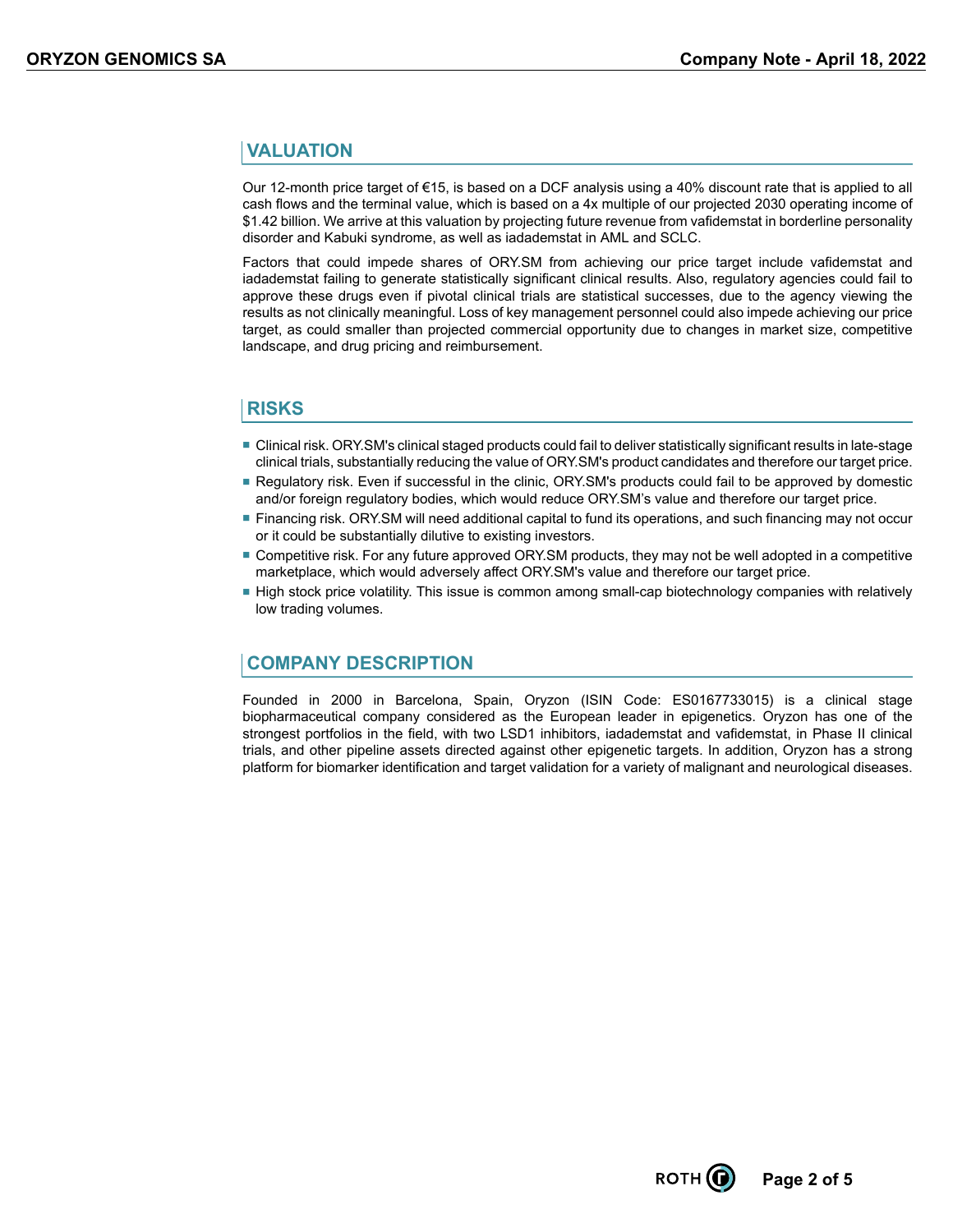| <b>Oryzon Genomics SA</b>                                              |           |           |           |           |             |          |         |          |           |         | Jonathan Aschoff, Ph.D. (646) 616-2795 |          |                   |           |           |
|------------------------------------------------------------------------|-----------|-----------|-----------|-----------|-------------|----------|---------|----------|-----------|---------|----------------------------------------|----------|-------------------|-----------|-----------|
| <b>Income Statement</b>                                                |           |           |           |           |             |          |         |          |           |         |                                        |          | jaschoff@roth.com |           |           |
| <b>Fiscal Year ends December</b>                                       |           |           |           |           |             |          |         |          |           |         |                                        |          |                   |           |           |
| (in 000, except per share items)                                       |           |           |           |           |             |          |         |          |           |         |                                        |          |                   |           |           |
|                                                                        | 2017A     | 2018A     | 2019A     | 2020A     | <b>1Q21</b> | 2021     | 3Q21    | 4Q21     | 2021A     | 1Q22E   | <b>2Q22E</b>                           | 3Q22E    | 4Q22E             | 2022E     | 2023E     |
| Global jadademstat revenue                                             |           |           |           |           |             |          |         |          |           |         |                                        |          |                   |           |           |
| Global vafidemstat revenue                                             |           |           |           |           |             |          |         |          |           |         |                                        |          |                   |           |           |
| <b>Collaboration revenue</b>                                           | 20        |           |           |           |             |          |         |          |           |         |                                        |          |                   |           |           |
| <b>Total revenue</b>                                                   | 20        |           |           |           |             |          |         |          |           |         |                                        |          |                   |           |           |
| Cost of revenue                                                        |           |           |           |           |             |          |         |          |           |         |                                        |          |                   |           |           |
| R&D                                                                    | 6,363     | 8,489     | 12,647    | 13,591    | 4,278       | 2,928    | 3,982   | 3,930    | 15,118    | 4,127   | 4,333                                  | 4,549    | 4,777             | 17,786    | 23,121    |
| G&A                                                                    | 4,502     | 2,993     | 3,176     | 3,484     | 1,302       | 1,200    | 1,070   | 1,957    | 5,529     | 1,566   | 1,581                                  | 1,597    | 1,613             | 6,357     | 8,264     |
| <b>Total operating expenses</b>                                        | 10,865    | 11,482    | 15,823    | 17,075    | 5,580       | 4,128    | 5,052   | 5,887    | 20,647    | 5,692   | 5,914                                  | 6,147    | 6,390             | 24,143    | 31,386    |
| <b>Operating income</b>                                                | (10, 845) | (11, 482) | (15, 823) | (17, 075) | (5,580)     | (4, 128) | (5,052) | (5,887)  | (20, 647) | (5,692) | (5, 914)                               | (6, 147) | (6, 390)          | (24, 143) | (31, 386) |
| Other income (net)                                                     | 5,659     | 8,143     | 11,522    | 11,805    | 3,536       | 2,256    | 3,252   | 3,466    | 12,510    | 3,000   | 3,000                                  | 3,000    | 3,000             | 12,000    | 6,000     |
| Net income (pretax)                                                    | (5, 186)  | (3, 339)  | (4, 301)  | (5,269)   | (2,044)     | (1, 872) | (1,800) | (2, 421) | (8, 137)  | (2,692) | (2, 914)                               | (3, 147) | (3,390)           | (12, 143) | (25, 386) |
| Net financial & tax                                                    | 1,047     | (1,991)   | (187)     | (1,098)   | 89          | (2,823)  | 36      | (62)     | (2,760)   | 50      | 50                                     | 50       | 50                | 200       | 220       |
| Net income                                                             | (6, 233)  | (1, 348)  | (4, 114)  | (4, 171)  | (2, 133)    | 951      | (1,836) | (2,359)  | (5, 377)  | (2,742) | (2,964)                                | (3, 197) | (3, 440)          | (12, 343) | (25, 606) |
| <b>EPS</b> basic                                                       | (0.20)    | (0.04)    | (0.10)    | (0.08)    | (0.04)      | 0.02     | (0.03)  | (0.04)   | (0.10)    | (0.05)  | (0.05)                                 | (0.05)   | (0.06)            | (0.21)    | (0.40)    |
| <b>EPS diluted</b>                                                     | (0.20)    | (0.04)    | (0.10)    | (0.08)    | (0.04)      | 0.02     | (0.03)  | (0.04)   | (0.10)    | (0.05)  | (0.05)                                 | (0.05)   | (0.06)            | (0.21)    | (0.40)    |
| Basic shares outstanding                                               | 31,711    | 34,638    | 41,589    | 49,235    | 52,762      | 52,762   | 52,762  | 52,762   | 52,762    | 55,400  | 60,386                                 | 60,446   | 60,506            | 59,184    | 63,532    |
| Diluted shares outstanding                                             | 31,711    | 34,638    | 41,565    | 49,235    | 52,762      | 52,762   | 52,762  | 52,762   | 52,762    | 55,400  | 60,386                                 | 60,446   | 60,506            | 59,184    | 63,532    |
| Source: SEC filings, company press releases, and ROTH Capital Partners |           |           |           |           |             |          |         |          |           |         |                                        |          |                   |           |           |

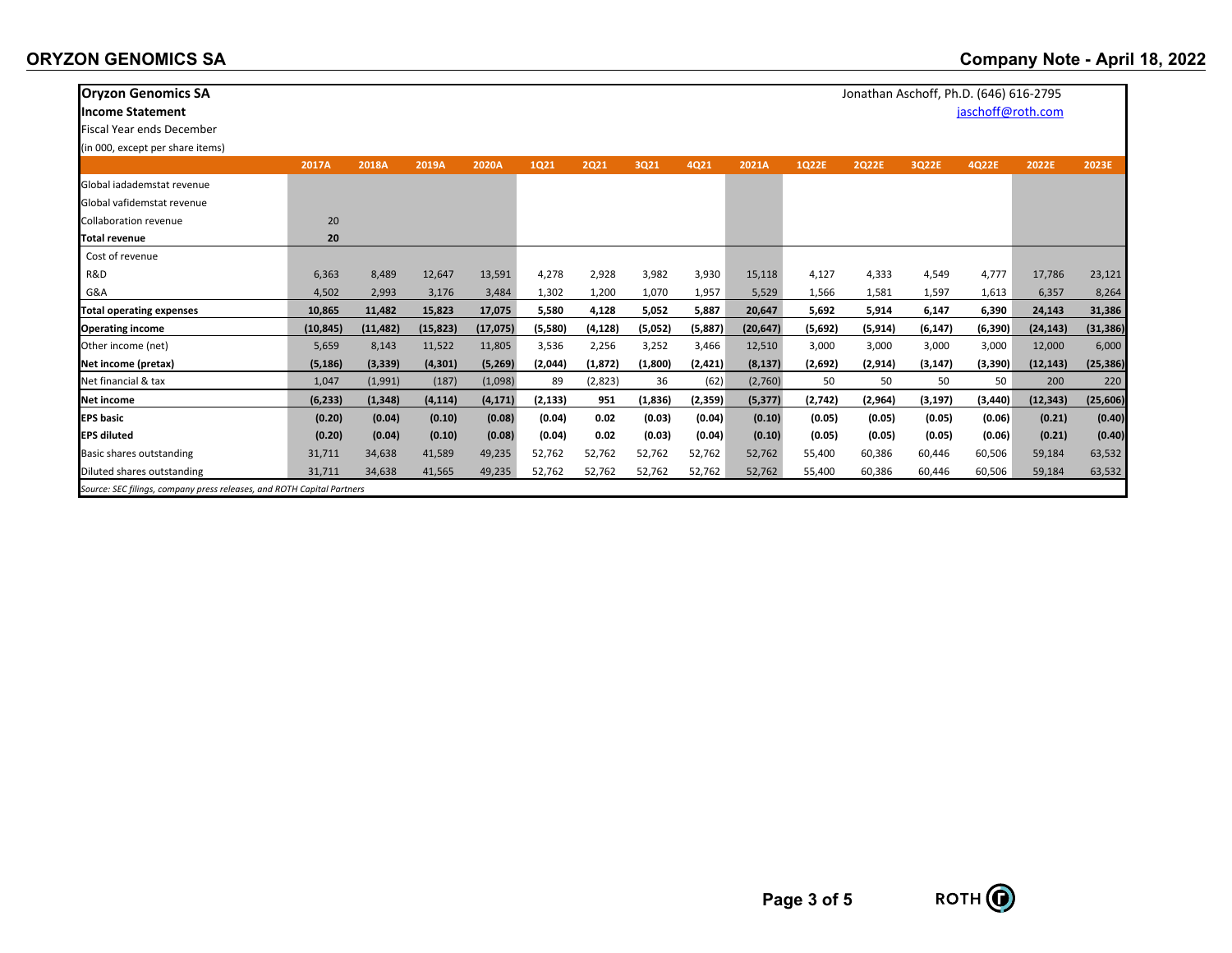Regulation Analyst Certification ("Reg AC"): The research analyst primarily responsible for the content of this report certifies the following under Reg AC: I hereby certify that all views expressed in this report accurately reflect my personal views about the subject company or companies and its or their securities. I also certify that no part of my compensation was, is or will be, directly or indirectly, related to the specific recommendations or views expressed in this report.

#### **Disclosures:**

Shares of Oryzon Genomics SA may be subject to the Securities and Exchange Commission's Penny Stock Rules, which may set forth sales practice requirements for certain low-priced securities.



Each box on the Rating and Price Target History chart above represents a date on which an analyst made a change to a rating or price target, except for the first box, which may only represent the first note written during the past three years. **Distribution Ratings/IB Services** shows the number of companies in each rating category from which Roth or an affiliate received compensation for investment banking services in the past 12 month. **Distribution of IB Services Firmwide**

|                          |       |         | <b>IB Serv./Past 12 Mos.</b><br>as of 04/18/22 |                |  |  |
|--------------------------|-------|---------|------------------------------------------------|----------------|--|--|
| Rating                   | Count | Percent | Count                                          | <b>Percent</b> |  |  |
| Buy [B]                  | 347   | 82.03   | 230                                            | 66.28          |  |  |
| Neutral [N]              | 48    | 11.35   | 28                                             | 58.33          |  |  |
| Sell [S]                 | 2     | 0.47    |                                                | 50.00          |  |  |
| <b>Under Review [UR]</b> | 26    | 6.15    | 17                                             | 65.38          |  |  |

Our rating system attempts to incorporate industry, company and/or overall market risk and volatility. Consequently, at any given point in time, our investment rating on a stock and its implied price movement may not correspond to the stated 12 month price target.

Ratings System Definitions - ROTH employs a rating system based on the following:

**Buy:** A rating, which at the time it is instituted and or reiterated, that indicates an expectation of a total return of at least 10% over the next 12 months.

**Neutral:** A rating, which at the time it is instituted and or reiterated, that indicates an expectation of a total return between negative 10% and 10% over the next 12 months.

**Sell:** A rating, which at the time it is instituted and or reiterated, that indicates an expectation that the price will depreciate by more than 10% over the next 12 months.

**Under Review [UR]:** A rating, which at the time it is instituted and or reiterated, indicates the temporary removal of the prior rating, price target and estimates for the security. Prior rating, price target and estimates should no longer be relied upon for UR-rated securities.

**Not Covered [NC]:** ROTH does not publish research or have an opinion about this security.

ROTH Capital Partners, LLC expects to receive or intends to seek compensation for investment banking or other business relationships with the covered companies mentioned in this report in the next three months. The material, information and facts discussed in this report other than the information regarding ROTH Capital Partners, LLC and its affiliates, are from